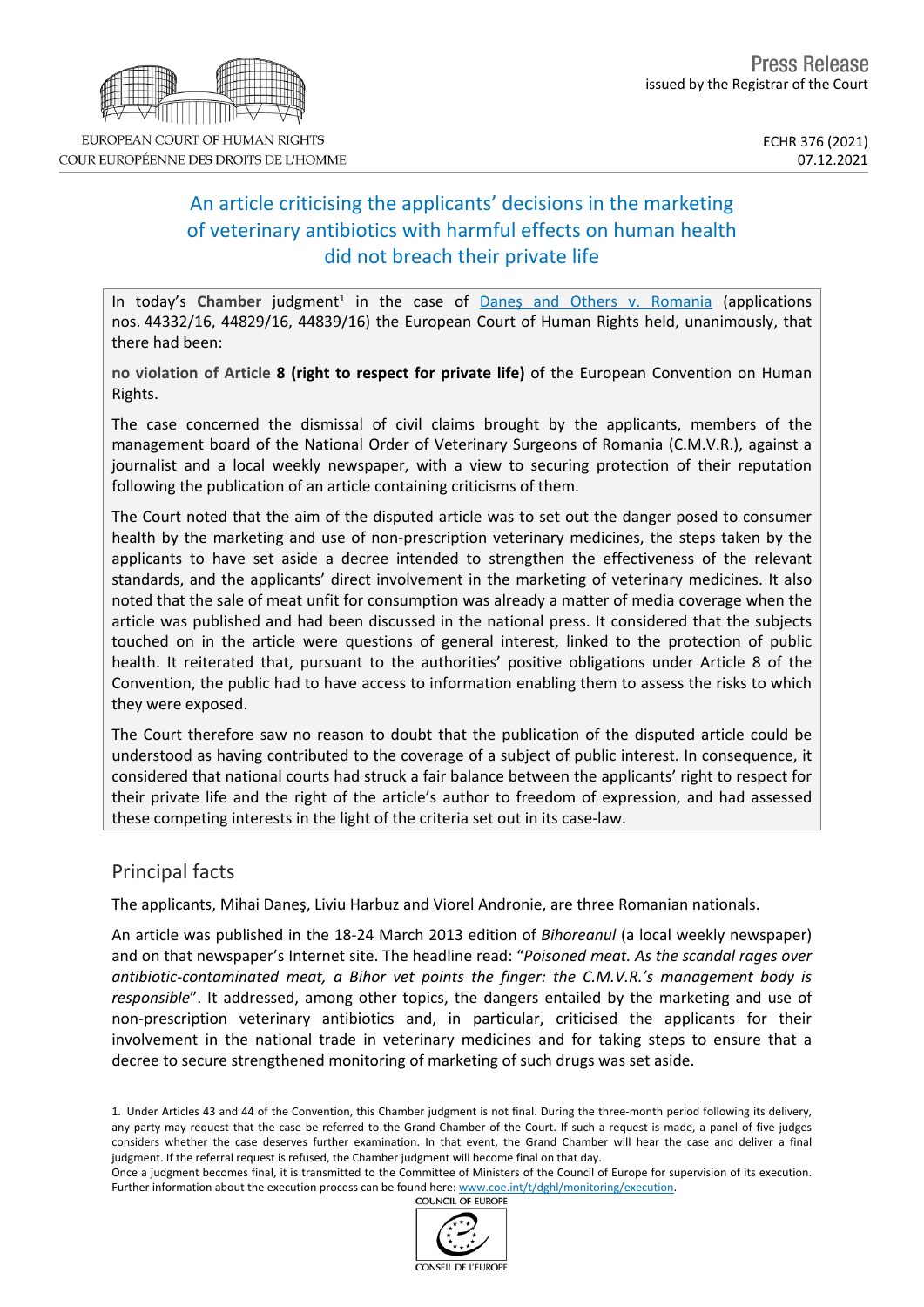The applicants brought civil proceedings against the newspaper and the journalist who had written the article. They accused the author of the article of making statements suggesting that they bore some responsibility for the population's consumption of foods contaminated by traces of antibiotics, that they supported the marketing of veterinary medicines, that they had an interest in the setting aside of decree no. 41/2012, and that they were acting against the interests of the veterinary surgeons who were members of the C.M.V.R.

The applicants' claims were rejected by the Romanian courts, which held that a fair balance had been struck between the two competing rights in the case, namely: the applicants' right to protection of their reputation and the right to freedom of expression of the journalist and the newspaper. The first-instance court held, in particular, that the contested article concerned the danger to human health posed by the marketing and non-prescription use of veterinary antibiotics. It held that this was a topic of public interest and contributed to a debate of general interest to society.

### Complaints, procedure and composition of the Court

Relying on Article 8 (right to respect for private life) of the Convention, the applicants argued that the national authorities had failed to protect their reputation.

The applications were lodged with the European Court of Human Rights on 26 July 2016.

Judgment was given by a Chamber of seven judges, composed as follows:

Yonko **Grozev** (Bulgaria), *President*, Tim **Eicke** (the United Kingdom), Faris **Vehabović** (Bosnia and Herzegovina), Iulia Antoanella **Motoc** (Romania), Armen **Harutyunyan** (Armenia), Pere **Pastor Vilanova** (Andorra), Jolien **Schukking** (the Netherlands),

and also Ilse **Freiwirth**, *Deputy Section Registrar.*

## Decision of the Court

### Article 8

#### **Debate on a matter of general interest**

The Court noted that the aim of the contested article was to set out the danger posed to consumer health by the marketing and use of non-prescription veterinary medicines, the steps taken by the applicants to have set aside a decree intended to increase the effectiveness of the relevant standards and the applicants' direct involvement in the marketing of veterinary medicines. It also noted that the sale of meat unfit for consumption was already a matter of media coverage when the article was published and had been discussed in the national press. It considered that the subjects touched on in the article were questions of general interest, linked to the protection of public health. It reiterated that, pursuant to the authorities' positive obligations under Article 8 of the Convention, the public had to have access to information enabling them to assess the risks to which they were exposed. The Court therefore had no reason to doubt that the publication of the disputed article could be understood as having contributed to the coverage of a subject of public interest.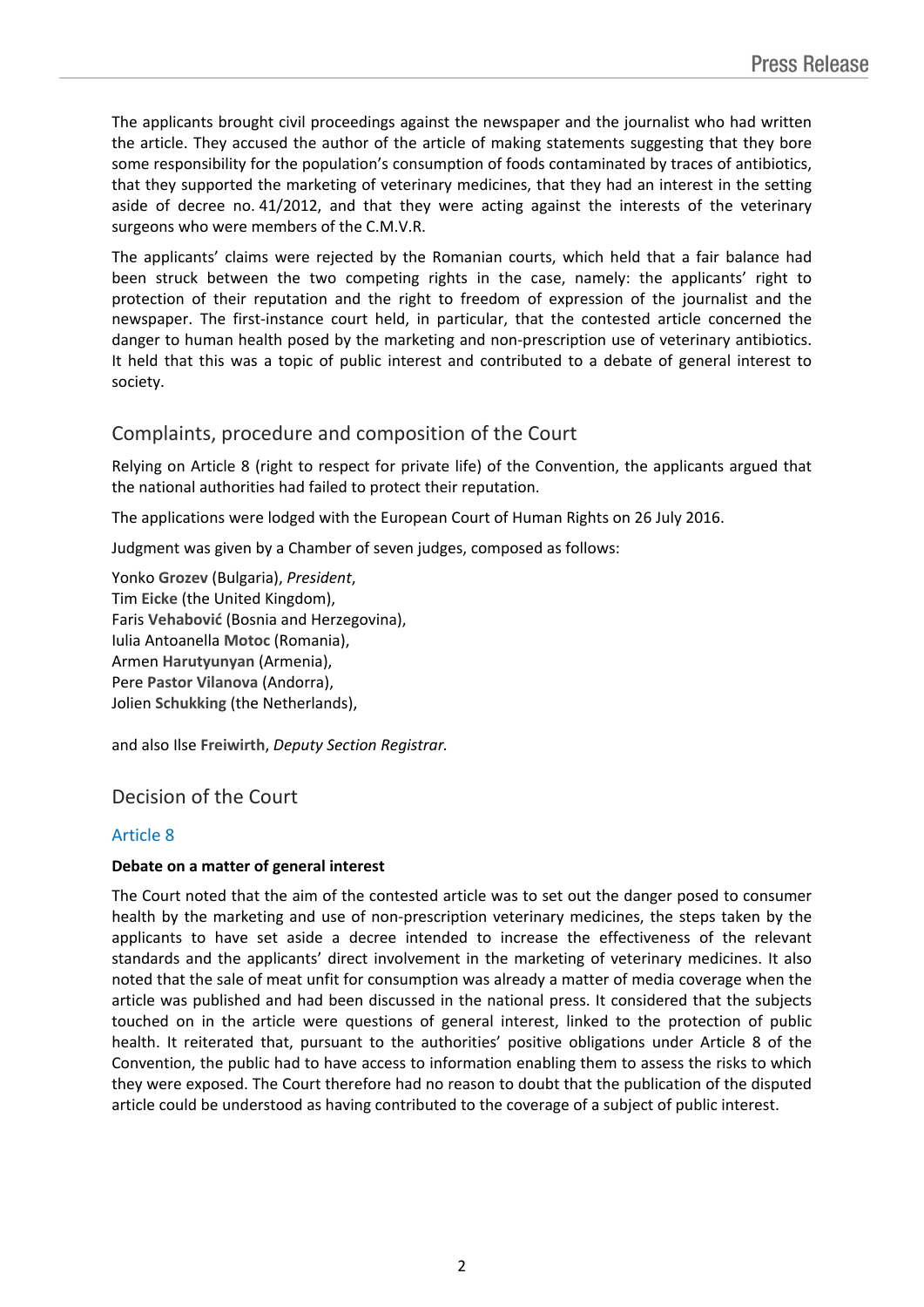#### **The extent to which the persons concerned were well-known, and the subject of the article**

The Court noted that the applicants held office on the management board of a professional body which had been described by the first-instance court as acting in the public interest. It considered that their professional activity meant that they were well-known figures in that particular sector. In addition, the first and third applicants also had a certain public profile in the academic world, and the third applicant was also a "politician". It concluded that the applicants were, to a certain extent, well-known public figures and could not therefore claim protection of their right to respect for their private life in the same way as private individuals unknown to the public.

With regard to the subject of the article, the Court noted that it did not concern the applicants' private lives, but focused on their professional activity as members of the C.M.V.R.'s management board and as partners in companies which marketed and distributed veterinary medicines.

#### **Content, form and consequences of the article**

The Court noted that the first-instance court had held that the article mainly focussed on the contamination of animal products with residues of veterinary drugs and the resulting risks to consumer health, and that the applicants had been mentioned only as a subsidiary topic.

Although the article also referred to the steps taken by the applicants, as representatives of the C.M.V.R., to have set aside a decree which was intended to strengthen the standards in force in this area, and to the applicants' direct involvement in the marketing of veterinary drugs, the Court noted that it had neither disclosed details of the applicants' private lives nor contained any insulting expressions, but essentially set out opinions on the manner in which the applicants exercised their functions within the C.M.V.R.'s management body.

It also noted, like the national courts, that the author of the article had acted in good faith, by basing his article on other publications discussing the same subject and using the collected information to reach value judgments. His statements had been corroborated by evidence from a veterinary surgeon who, like the journalist, wished to sound the alarm about the unrestricted marketing of veterinary medicines. In addition, the fact that the author of the article had moderated his statements, accompanied his allegations with justifying documents and was participating in a debate that was already underway were factors indicating his good faith.

It further noted that the national courts had analysed the scope of the article's distribution and accessibility and concluded that it had appeared in a locally published weekly newspaper, whose Internet site was visited essentially by readers from Bihor County. It followed that the extent of dissemination of the article had been limited.

#### **Conclusion**

The Court considered that the national courts had struck a fair balance between the applicants' right to respect for their private life and the journalist's right to freedom of expression, and had assessed these competing interests in the light of the criteria set out in its case-law. Taking into account the margin of appreciation afforded to the Contracting Parties, it thus saw no serious reason to substitute its own opinion for that of the Romanian courts. Accordingly, it could not be said that by refusing to grant the applicants' request the domestic courts had failed to fulfil the Romanian State's positive obligation to protect the applicants' right to respect for their private life within the meaning of Article 8 of the Convention. It followed that there had been no violation of this provision.

#### *The judgment is available only in French.*

This press release is a document produced by the Registry. It does not bind the Court. Decisions, judgments and further information about the Court can be found on [www.echr.coe.int](http://www.echr.coe.int/). To receive